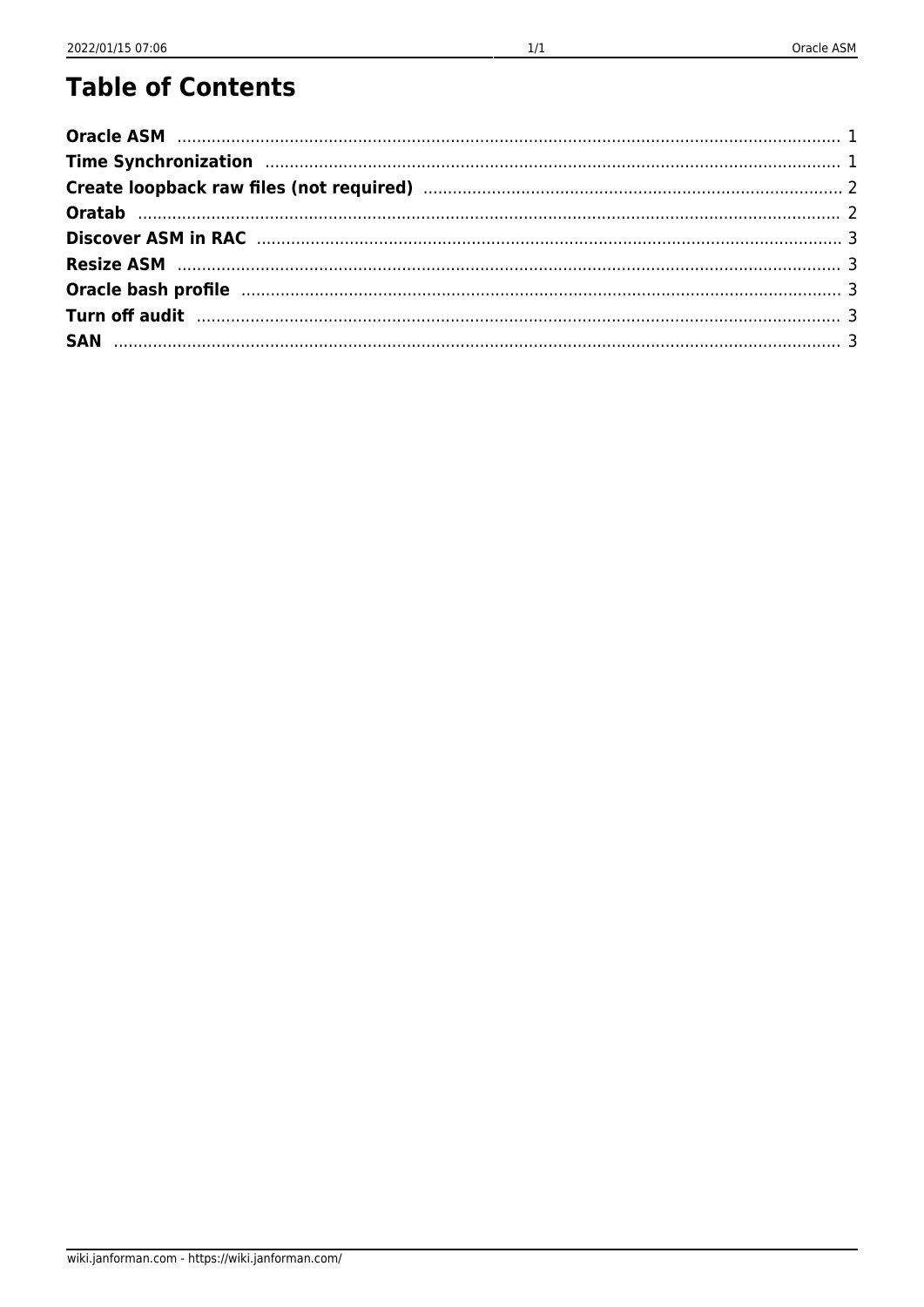#### <span id="page-1-0"></span>**Oracle ASM**

<https://www.oracle.com/linux/downloads/linux-asmlib-rhel7-downloads.html> [https://yum.oracle.com/repo/OracleLinux/OL7/latest/x86\\_64/getPackage/kmod-oracleasm-2.0.8-28.0.1](https://yum.oracle.com/repo/OracleLinux/OL7/latest/x86_64/getPackage/kmod-oracleasm-2.0.8-28.0.1.el7.x86_64.rpm) [.el7.x86\\_64.rpm](https://yum.oracle.com/repo/OracleLinux/OL7/latest/x86_64/getPackage/kmod-oracleasm-2.0.8-28.0.1.el7.x86_64.rpm)

```
yum install sg3_utils -y
```
<https://docs.oracle.com/en/database/oracle/oracle-database/12.2/tdprc/preparing-your-cluster.html>

[Set OS Limits](http://wiki.janforman.com/proxmox#set_ulimit)

```
/usr/sbin/groupadd -g 1000 oinstall
/usr/sbin/groupadd -g 1001 dba
/usr/sbin/groupadd -g 1002 asmdba
/usr/sbin/useradd -u 1100 –g oinstall -G dba,asmdba -d /home/grid -r grid
/usr/sbin/useradd -u 1200 –g oinstall -G dba,asmdba -d /home/oracle -r
oracle
# grid
ORACLE HOME=/u01/app/12.1.0/grid; export ORACLE HOME
mkdir -p /u01/app/12.1.0/grid
chown -R grid:oinstall /u01/app/12.1.0/grid
# db
mkdir -p /u01/app/oracle/
chown -R oracle:oinstall /u01/app/oracle/
chmod -R 775 /u01/app/oracle/
```
You can use an Oracle home directory created in the local file system, for example, /u01/app/oracle/product/12.1.0/dbhome\_1. The same directory must exist on every node in the cluster. You do not have to create these directories before installation. By default, the installer suggests a subdirectory of the Oracle base directory for the Oracle home.

## <span id="page-1-1"></span>**Time Synchronization**

ntp must use -x option (don't go back in time) /etc/ntp.conf

slewalways yes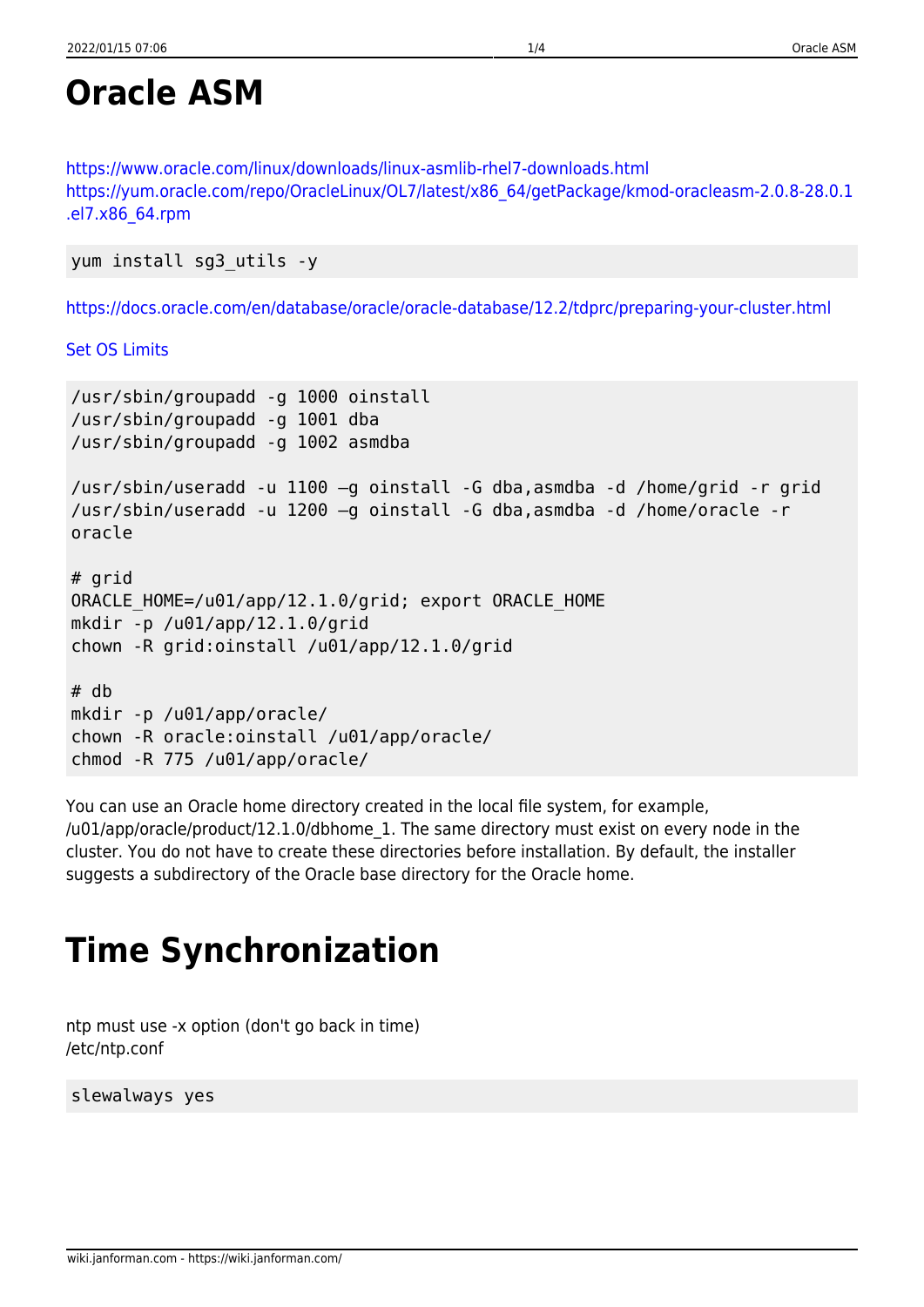```
mkdir /asmfs
dd if=/dev/zero of=/asmfs/disk1 bs=1024k count=30000
dd if=/dev/zero of=/asmfs/disk2 bs=1024k count=30000
dd if=/dev/zero of=/asmfs/disk3 bs=1024k count=30000
chown -R grid:asmdba /asmfs
chmod -R 660 /asmfs
/etc/init.d/loopback
#!/bin/bash
#
# chkconfig: 2345 18 18
# description: Loopback
case "$1" in
   start)
/sbin/losetup /dev/loop1 /asmfs/disk1
/sbin/losetup /dev/loop2 /asmfs/disk2
/sbin/losetup /dev/loop3 /asmfs/disk3
raw /dev/raw/raw1 /dev/loop1
raw /dev/raw/raw2 /dev/loop2
raw /dev/raw/raw3 /dev/loop3
chown -R oracle:oinstall /dev/raw/*
touch /var/lock/subsys/loopback
;;
   stop)
/sbin/losetup -d /dev/loop1
/sbin/losetup -d /dev/loop2
/sbin/losetup -d /dev/loop3
;;
esac
chown -R oracle:oinstall /dev/raw/*
```

```
fdisk create partition
oracleasm createdisk < disk label > /dev/mapper/< alias >< partition >
```
# <span id="page-2-1"></span>**Oratab**

```
SID:/u01/app/oracle/product/11.2.0/dbhome_1:Y
+ASM:/u01/app/oracle/product/11.2.0/grid:N
```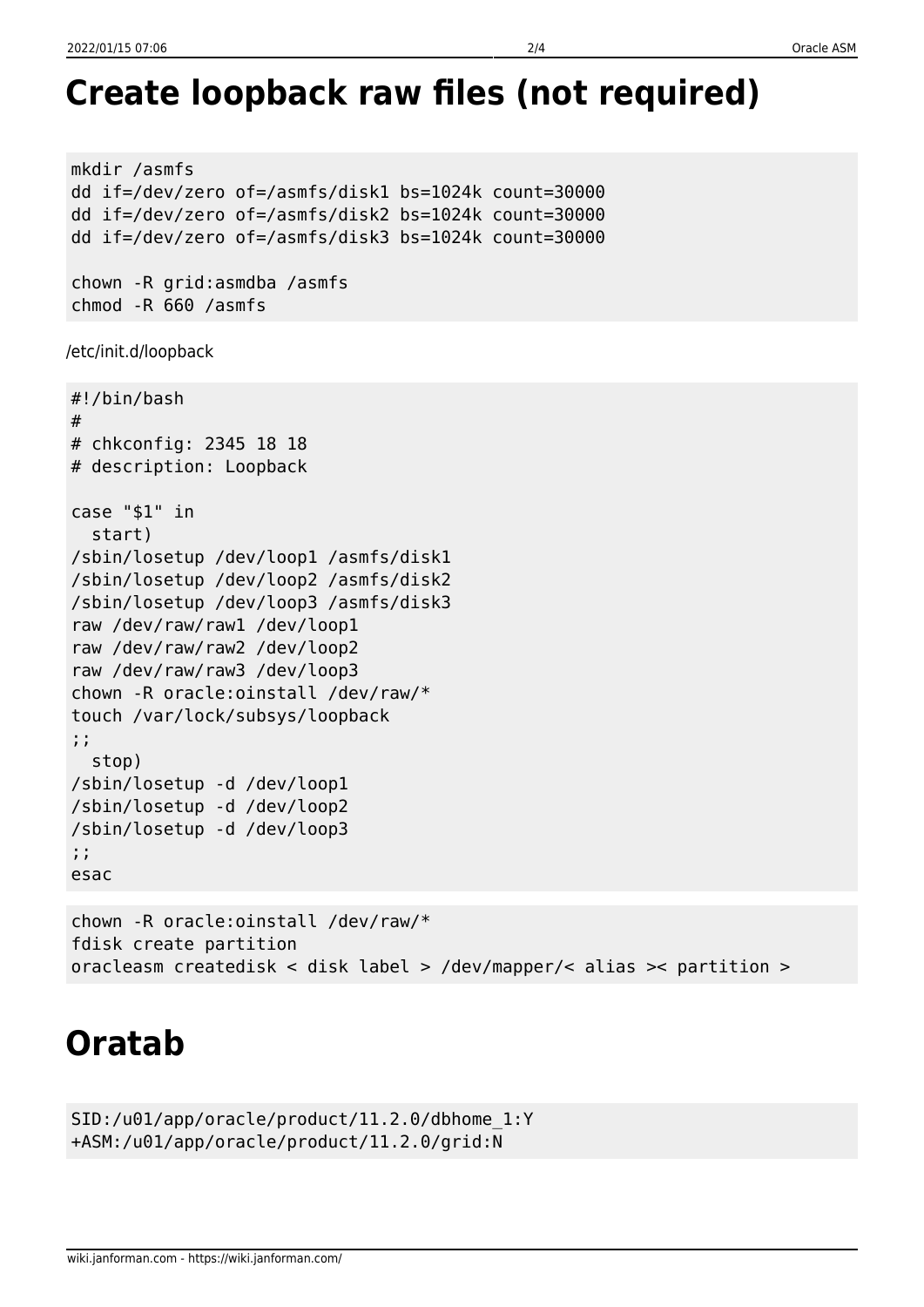### <span id="page-3-0"></span>**Discover ASM in RAC**

/etc/init.d/oracleasm scandisks /etc/init.d/oracleasm listdisks

### <span id="page-3-1"></span>**Resize ASM**

/etc/init.d/oracleasm listdisks /etc/init.d/oracleasm createdisk VOLx /dev/raw/raw2 ALTER DISKGROUP DATA ADD DISK 'ORAPL:VOLx';

# <span id="page-3-2"></span>**Oracle bash profile**

# User specific environment and startup programs

PATH=\$PATH:\$HOME/bin:/opt/oracle/product/12.1.0/dbhome\_1/bin

export PATH export ORACLE HOME=/opt/oracle/product/12.1.0/dbhome 1 export ORACLE\_SID=ORAPL

# <span id="page-3-3"></span>**Turn off audit**

ALTER SYSTEM SET AUDIT TRAIL=NONE SCOPE=SPFILE;

## <span id="page-3-4"></span>**SAN**

Use the 512B sector size when exporting volumes to initiators. If you need to export LUNs with a 4KB sector size, use Oracle or third-party-provided ASMLIB support packages.

From: <https://wiki.janforman.com/> - **wiki.janforman.com**

Permanent link: **<https://wiki.janforman.com/oracle:install>**

Last update: **2021/02/23 16:07**